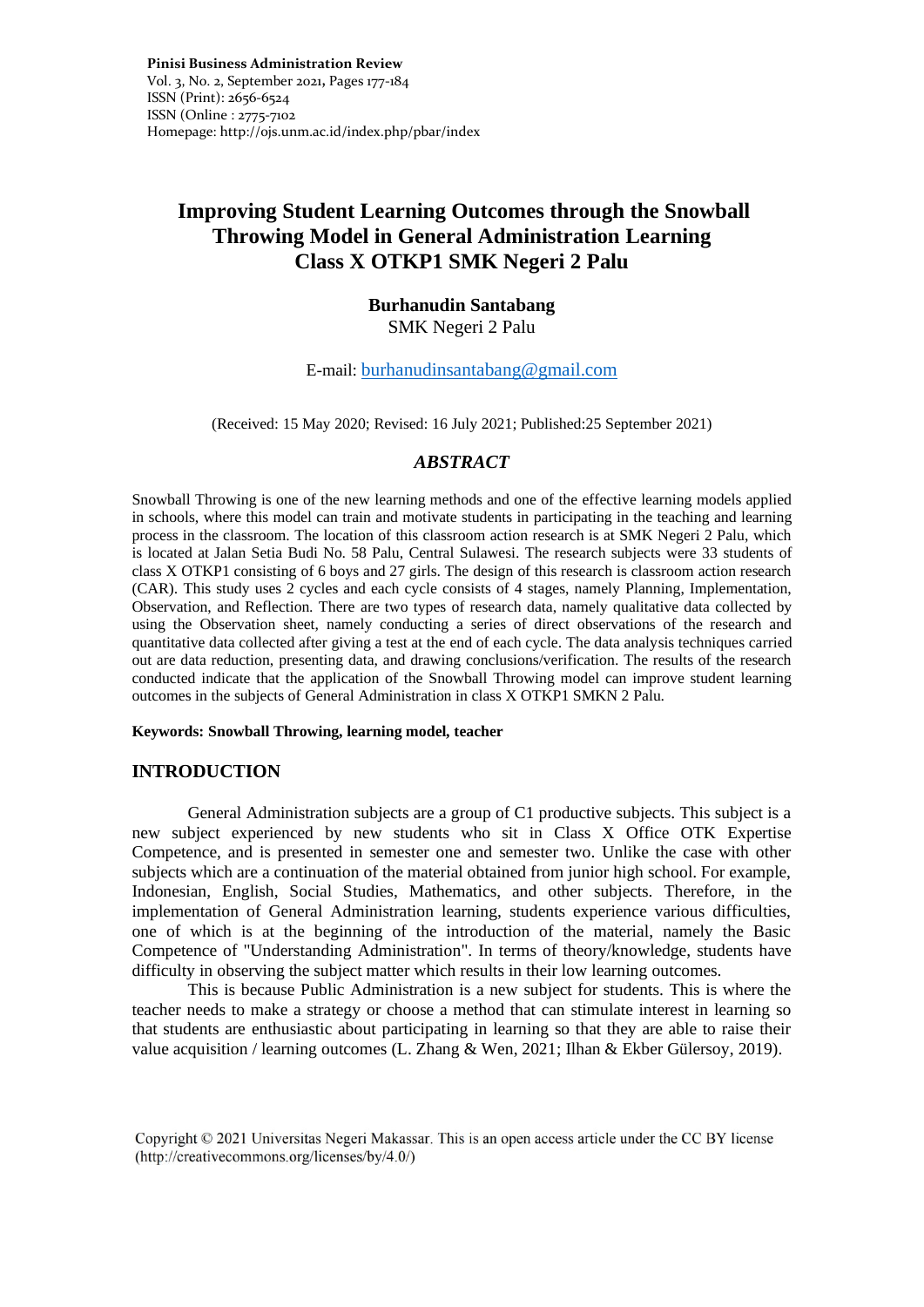### 178 **Pinisi Business Administration Review**

Volume 3 Number 2, September 2021. Pages 177-184

Based onIf this is the case, then as a supervising teacher takes an action to overcome this problem. If so far only use the lecture method, the question and answer method, the discussion method which is no longer effective, then in this classroom action research we try to apply the Snowball Throwing learning model. Snowball Throwing model can be used as an alternative learning to increase students' motivation. If it is noticed, that the characteristics and characteristics of the Snowball Throwing learning model refer more to efforts to increase and encourage student activity to interact in the classroom during teaching and learning activities (Syarifuddin, 2016).

Learning outcomes or achievements reflect the efforts that have been made by someone after experiencing the learning process. Learning achievement or learning outcomes always contain the meaning of business results (Sufriadi et al., 2019; Saleh et al., 2019; Suprianto et al., 2020). Achievement can be understood simply, namely achievement can be equated with the results that have been achieved. Learning has the meaning of acquiring knowledge or mastering knowledge through experience, remembering, mastering experience, and obtaining information or finding information (Sham & Sudarmi, 2019; Setiyani et al., 2019; Soltani & Askarizadeh, 2021). Learning is a process of transforming knowledge in order to acquire competencies, skills and attitudes to bring about change for the better (Jogezai et al., 2021; Zhang et al., 2021).

The specialty of Snowball Throwing is that it makes the evaluation of students more fun and does not make students tense in facing the test or evaluation because students are invited to play while learning. In addition, Snowball Throwing can stimulate students to be enthusiastic in working together to seek and find answers on their own, so that students will be interested and motivated in participating in the teaching and learning process. This feature makes the writer interested in applying it in schools.

Snowball means snowball while Throwing means throwing. Overall, Snowball Throwing can be interpreted as throwing snowballs. The Snowball Throwing Model is formed in groups represented by the group leader to get assignments from the teacher then each student makes questions that are shaped like balls (question papers) and then thrown to other students, each student answers questions from the balls obtained. The phenomenon in applying the Snowbal Throwing learning model is that students become active during teaching and learning activities and teachers easily direct the learning process. In addition, students become more confident in asking questions or answering questions from other students and are able to draw conclusions from the subject matter. Other than that,

Based on the description above, a Classroom Action Research will be conducted with the title "Improving student learning outcomes through the Snowball Throwing model in General Administration learning class X OTKP1 SMK Negeri 2 Palu."

#### **METHOD**

The location of this classroom action research is at SMK Negeri 2 Palu, which is located at Jalan Setia Budi No. 58 Palu, Central Sulawesi. The research subjects were 33 students of class X OTKP1 consisting of 6 boys and 27 girls. The design of this research is classroom action research (CAR). The research design follows the model of Kemmis & Mc Taggart (Sukardi, 2003), as in the following figure: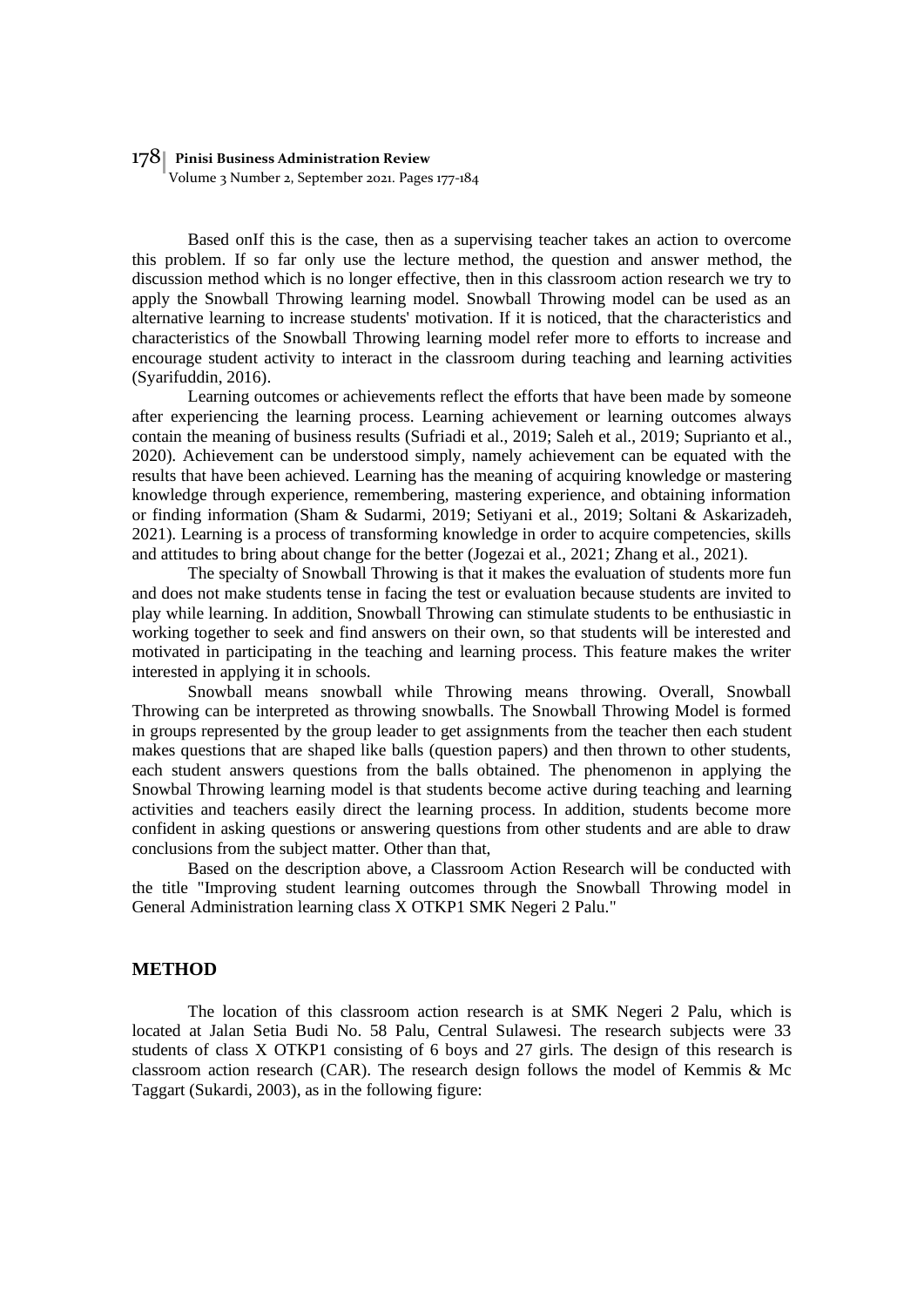

**Figure 1.** Kemmis & Mc Taggart Model Research Design

This study uses 2 (two) cycles and each cycle consists of 4 (four) stages, namely Planning, Implementation, Observation, and Reflection. There are two types of data in this study, namely qualitative data collected by using the Observation sheet, namely conducting a series of direct observations of the researcher and quantitative data collected after giving a test at the end of each cycle. The data analysis techniques carried out are data reduction, presenting data, and drawing conclusions/verification (Miles et al., 2014). The data obtained were analyzed by the technique of the percentage of individual absorption and classical completeness obtained by students.

The indicator of the success of this classroom action research is if the learning outcomes of Class X OTKP1 students at SMK Negeri 2 Palu reach a minimum individual absorption of 70% and classical absorption of 85%. The intended learning outcomes are results/values in the cognitive/knowledge domain.

Observation sheets used to assess teachers when carrying out activities learning by using the Snowball Throwing model. The indicator of the success of the observation is if the implementation of teaching and learning activities by the teacher is on average good.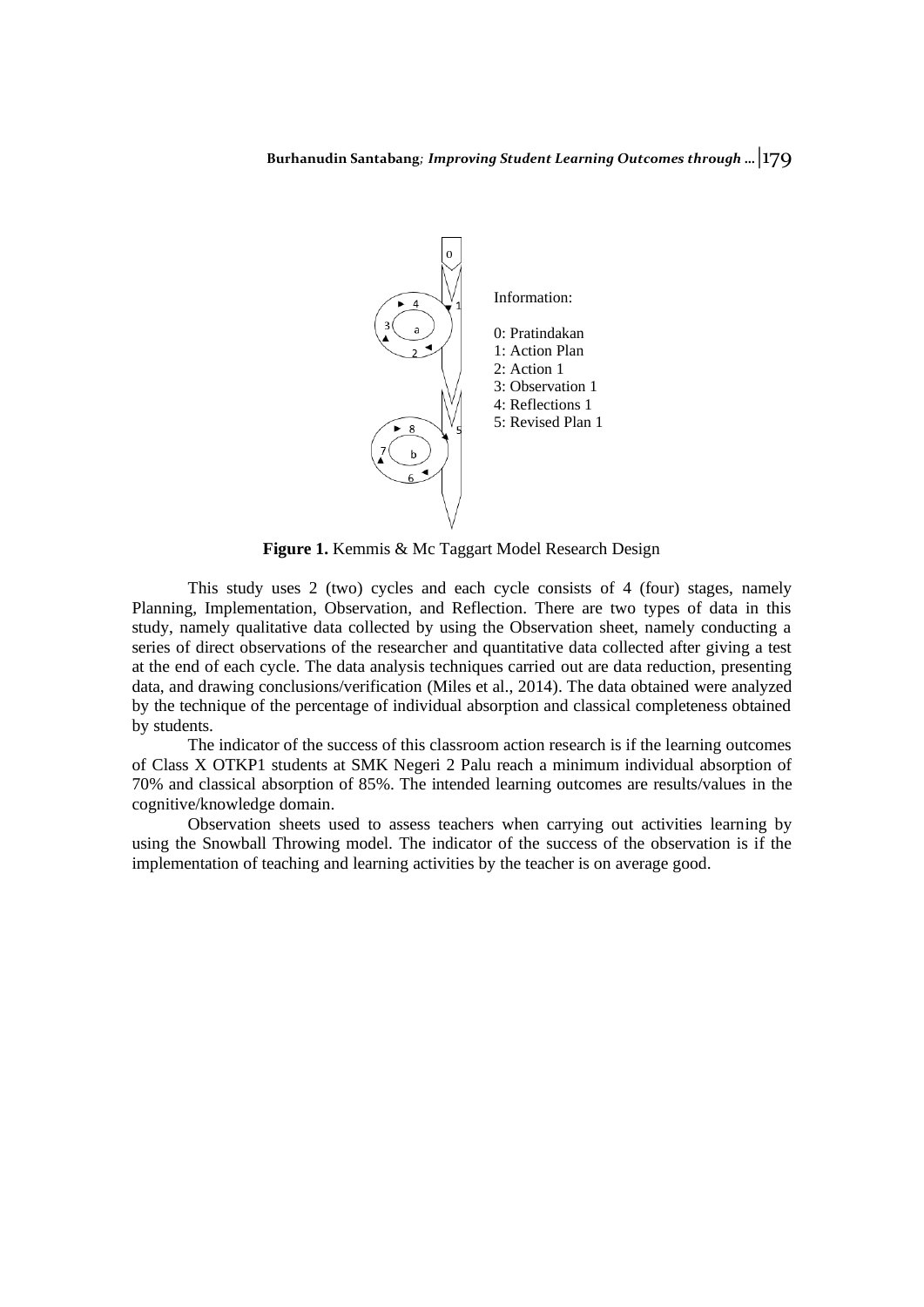#### 180 **Pinisi Business Administration Review**

Volume 3 Number 2, September 2021. Pages 177-184

### **RESULTS OF RESEARCH AND DISCUSSION**

#### **Results**

As stated in the previous section that each cycle in this research consists of several stages, namely: Initial Reflection, Planning, Implementation, Observation, and Reflection. The results obtained at each stage in each cycle are described as follows:

#### **Cycle I**

Early reflection. The activity carried out at this stage is to determine the learning materials that are considered urgent to be handled by the teacher. The teaching materials in question are Office OTK materials for General Administration Subjects, Basic Competence "Understanding Administration" with indicators explaining the meaning of Administration from various reliable sources, describing administrative elements, describing administrative functions, detailing administrative objectives. At this stage the researchers formed 4 cooperative groups according to the lesson plan. The cooperative group formed is heterogeneous. That is, each group formed is distributed heterogeneously on the intellectual level of students based on the results of the teacher's research.

A number of activities that have been carried out at this stage include: Making a lesson plan in which there is a learning scenario, compiling questions for the end of the first cycle of tests and making observation sheets. In addition, a number of equipment materials to be used were prepared including: textbooks, colored HVS paper for students, and infocus for teaching and learning activities.

The implementation of the actions in cycle 1 was carried out 1 time face-to-face in learning activities outside the end of the cycle test activities. The number of lesson hours is 2 hours (2 x 45 minutes) per week, while the end-of-cycle test is used for 45 minutes per shift. The end of the cycle test used two shifts. Face-to-face meetings are held twice face-to-face every Tuesday, July 23 and July 30, 2019 at the 1st and 2nd hours and the material taught is Understanding Administration, Administrative Elements, Administrative Functions, and Administrative Objectives. The final test of cycle I was held on Tuesday, August 6, 2019. In cycle I, the teacher/researcher presented learning materials according to the plan, using the Snowball Throwing method. And based on the observations, at first the students were a bit confused. This is because new students experience the Snowball Throwing learning method. However, after being explained again, the students were so enthusiastic and enthusiastic, cooperated with each other, and began to show the expected learning outcomes.

The results of observing the activities carried out in this stage are observing the implementation of learning. The focus of observation is the teacher's activities. In this cycle, the teacher/researcher is still not optimal in time management. The results of the observations can be seen in the appendix. One week after the first cycle of learning was carried out, namely on Tuesday, August 6, 2019, the final test of cycle I was held. The questions given were multiple choice questions. The results obtained can be seen in the following table: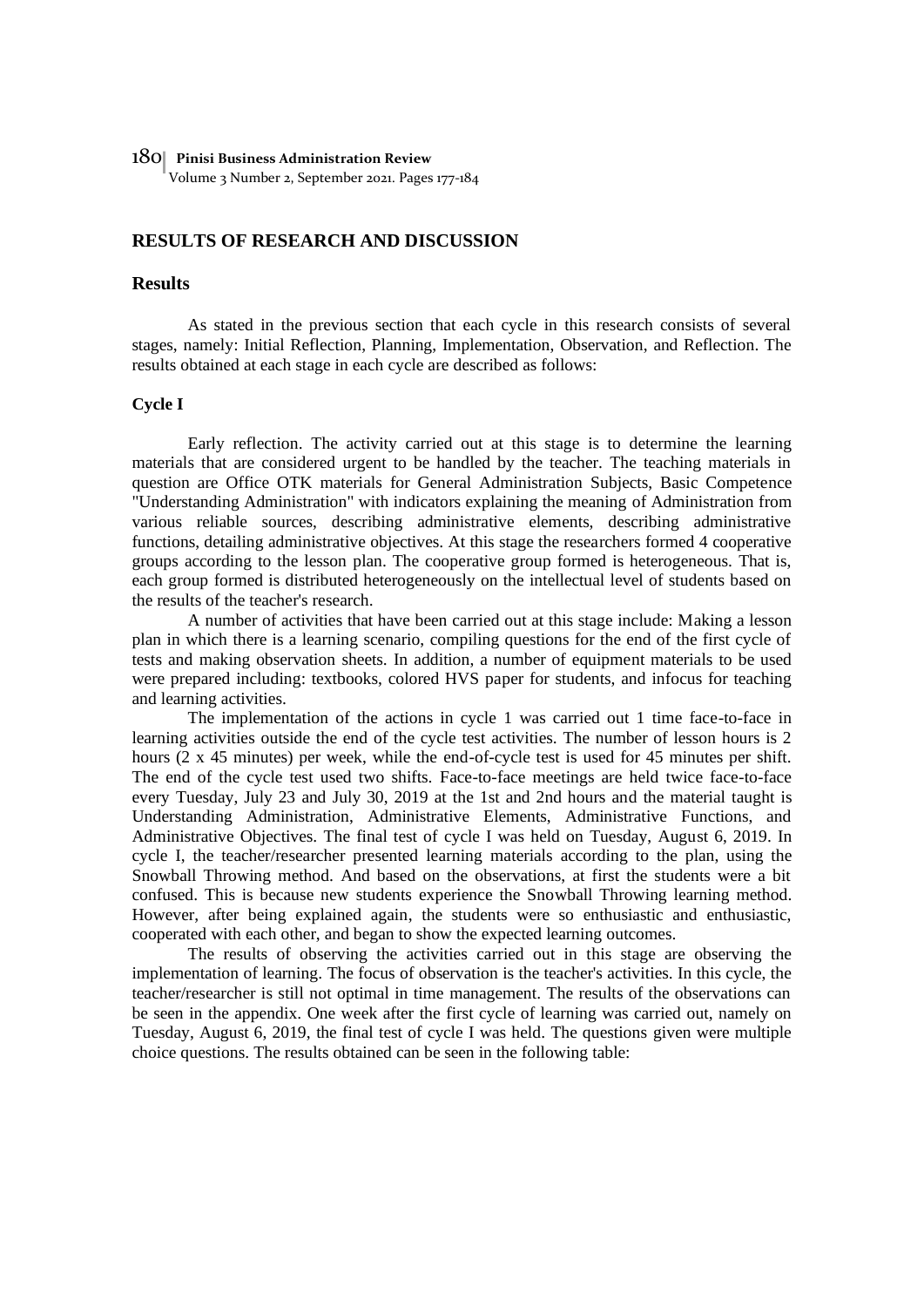| No. | <b>Earning Aspect</b>            | <b>Results</b> |  |
|-----|----------------------------------|----------------|--|
|     | The number of students           | 33 people      |  |
|     | Number of students who completed | 27 people      |  |
|     | Classical completeness           | 82%            |  |
|     | Highest score                    | $90(2$ people) |  |
|     | Lowest score                     | $50(2$ people  |  |

#### **Table 1.** End of Cycle I Assessment Score

After the end-of-cycle assessment was conducted, from a total of 33 students the results were 27 students (82%) who completed, namely: The highest score was 90 achieved by 2 students. This means that classical completeness has not been achieved, but it is very close to 85% classical completeness. Two people who got the lowest score were 50. Based on these results, it was continued to cycle II.

### **Cycle II**

In this second cycle, the basic competencies are still the same but the indicators are different, namely exploring the benefits of administration, presenting Administrative Developments, and describing the types of administration. As in the first cycle, in the second cycle several activities were carried out at each stage, namely planning, implementation, and observation.

A number of activities that have been carried out at this stage include making lesson plans in which there are learning scenarios, compiling final test questions for cycle II and making observation sheets. In addition, a number of equipment materials to be used were prepared including textbooks, colored HVS paper for students, and infocus for teaching and learning activities.

The implementation of the actions in cycle II was carried out 1 time face-to-face in learning activities outside the end of the cycle test activities. The material taught is to explore the benefits of Administration; put forward Administrative Developments; and describes the types of administration. The number of lesson hours used in the face-to-face session is 2 hours (2 x 45 minutes) per week, while the end-of-cycle test is used for 45 minutes per shift. The end of the cycle test was carried out in two shifts. Face-to-face meetings were held twice, namely on Tuesday, August 13 and August 20, 2019 at the 1st and 2nd hours. The final test of the second cycle was held on Tuesday, August 27, 2019 for 45 minutes each shift and carried out in two shifts. At this stage, according to the plan, they still use the Snowball Throwing method. And based on the observations of researchers that students are so active,

Observation results The activities carried out in this stage are observing the implementation of learning. The focus of observation is the teacher's activity. All aspects/criteria average Good. More complete observation results can be seen in the appendix. One week after the first cycle of learning was carried out, namely on Tuesday, August 27, 2019, the second cycle of the final test was carried out. The questions given are multiple choice questions. The results obtained can be seen in the following table.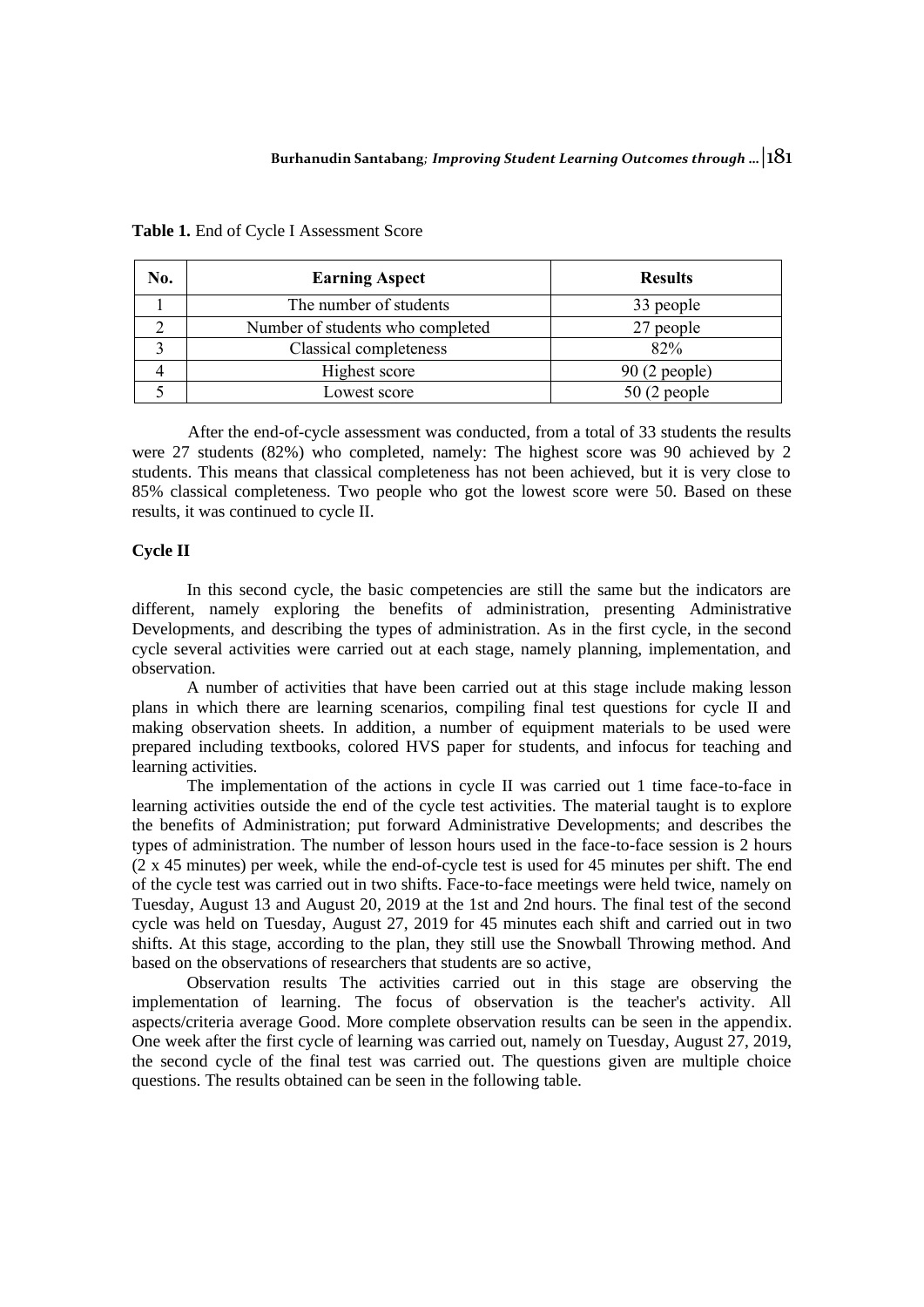### 182 **Pinisi Business Administration Review**

Volume 3 Number 2, September 2021. Pages 177-184

| No. | <b>Earning Aspect</b>            | <b>Results</b>  |
|-----|----------------------------------|-----------------|
|     | The number of students           | 33 ranks        |
|     | Number of students who completed | 31 people       |
|     | Classical completeness           | 94%             |
|     | Highest score                    | $100(5$ people) |
|     | Lowest score                     | $60(2$ people)  |

**Table 2.** Cycle II Final Test Assessment Score

After the end-of-cycle assessment was conducted, from a total of 33 students the results were 31 students (94%) who completed, namely: The highest score was 100 achieved by 5 students,i lowest 60 as many as 2 people. From these results, the indicator of classical completeness of 85% has been achieved, namely 94%. Based on these results, this CAR is only up to cycle II.

### **Discussion**

#### **Completeness of Student Learning Outcomes**

After observing and comparing the results obtained by students in cycle I and cycle II, there were significant differences. The difference in the value / score in question is that from 33 students the classical mastery acquisition from cycle I to cycle II has increased, namely in cycle I of 33 students, there are 27 students (82%) who completed, the highest score is 90 as many as 2 people, the lowest score 50 as many as 2 people.

In the second cycle, the students who completed had an increase as many as 31 people (94%), the highest score was 100 as many as 5 people, the lowest score was 60 as many as 2 people. This means that the classical completeness indicator of 85% has been achieved in cycle II. The comparison/improvement of the results can be seen in the following table.

| No. | <b>Earning Aspect</b>            | <b>Cycle I</b> | <b>Cycle II</b> |
|-----|----------------------------------|----------------|-----------------|
|     | The number of students           | 33 people      | 33 people       |
|     | Number of students who completed | 27 people      | 31 people       |
|     | Classical completeness           | 82%            | 94%             |
| 4   | Highest score                    | $90(2$ people) | $100(5$ people) |
|     | Lowest score                     | $50(2$ people) | $60(2$ people)  |

**Table 3.** Comparison of Final Test Assessment Results Cycle I and Cycle II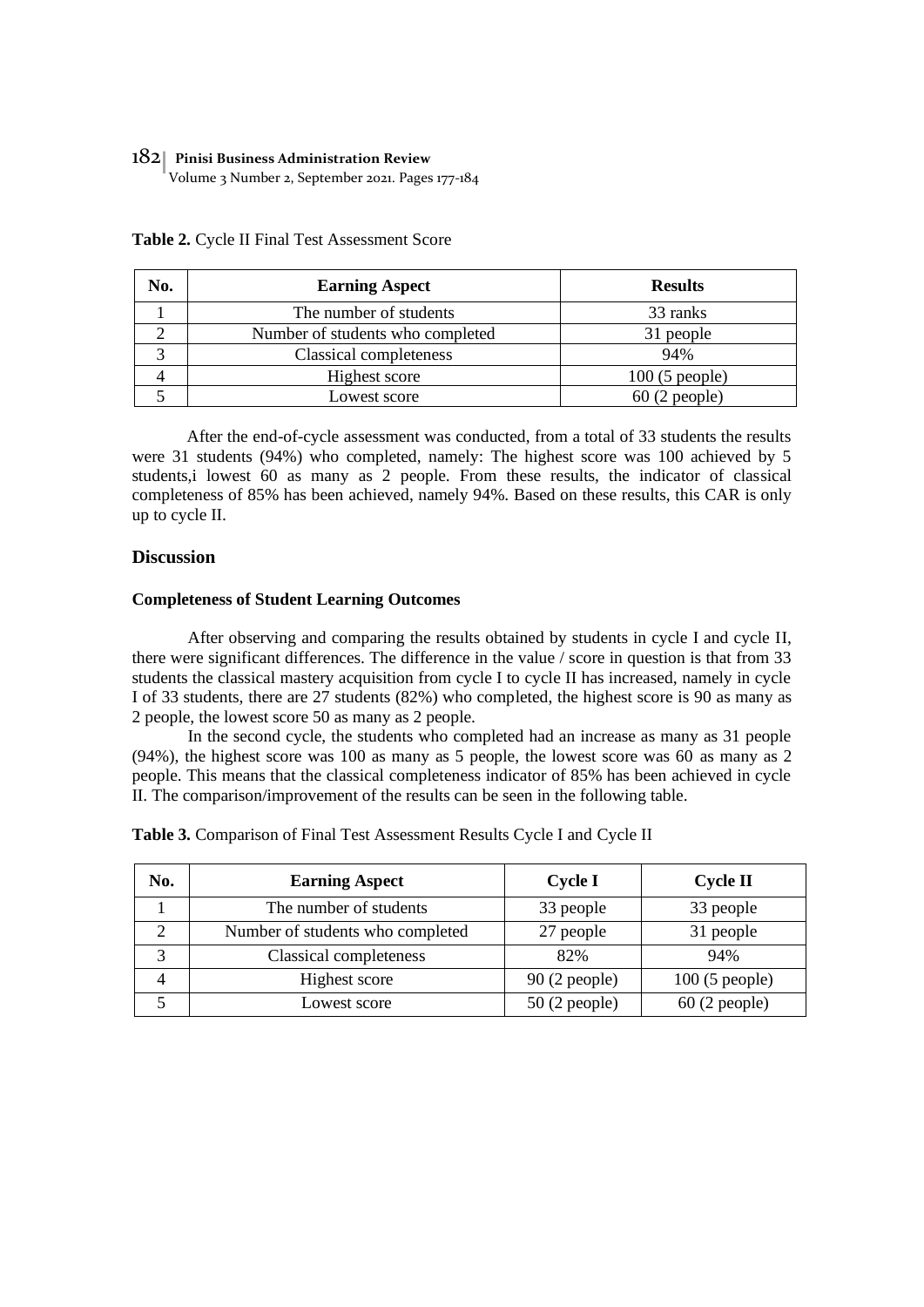### **Teacher's ability to manage learning**

Based on data analysis, teachers/researchers are able to manage learning well because they carry out all aspects of learning. The teacher is an actor in the class who plays a role in managing, planning, and implementing the learning process properly(Darling-hammond  $\&$ Richardson, 2009; Marrero et al., 2010). In the first cycle, the learning management generally went well, only the time management still needed to be perfected. However, in the second cycle of learning management has increased, and this has a positive impact on student learning mastery. This study only reached the second cycle because the indicators of learning success/mastery, namely individual absorption of at least 70% and classical absorption of 85% had been achieved. The intended learning outcomes are results/values in the cognitive/knowledge domain. Likewise with the results of observations of teachers who teach in this case the researcher, in the process of teaching and learning activities the average is good.

### **CONCLUSION**

This research shows that the first cycle of learning management generally runs well, it's just that time management still needs to be improved. However, in the second cycle of learning management has increased, and this has a positive impact on student learning mastery. This study only reached the second cycle because the indicators of learning success/mastery, namely individual absorption of at least 70% and classical absorption of 85% had been achieved. The intended learning outcomes are results/values in the cognitive/knowledge domain. Likewise with the results of observations of teachers who teach in this case the researcher, in the process of teaching and learning activities the average is good. Based on the results of the classroom action research above, we can draw conclusions, namely the application of the Snowball Throwing model,

### **REFERENCE**

- Darling-hammond, L., & Richardson, N. (2009). Teacher learning: What matters? *Educational Leadership*.
- Ilhan, A., & Ekber Gülersoy, A. (2019). Discovery learning strategy in geographical education: A sample of lesson design. *Review of International Geographical Education Online*. https://doi.org/10.33403/rigeo.672975
- Jogezai, N. A., Baloch, F. A., Jaffar, M., Shah, T., Khilji, G. K., & Bashir, S. (2021). Teachers' attitudes towards social media (SM) use in online learning amid the COVID-19 pandemic: the effects of SM use by teachers and religious scholars during physical distancing. *Heliyon*, *7*(4), e06781. https://doi.org/https://doi.org/10.1016/j.heliyon.2021.e06781

Marrero, M. E., Woodruff, K. A., Schuster, G. S., & Riccio, J. F. (2010). Innovative